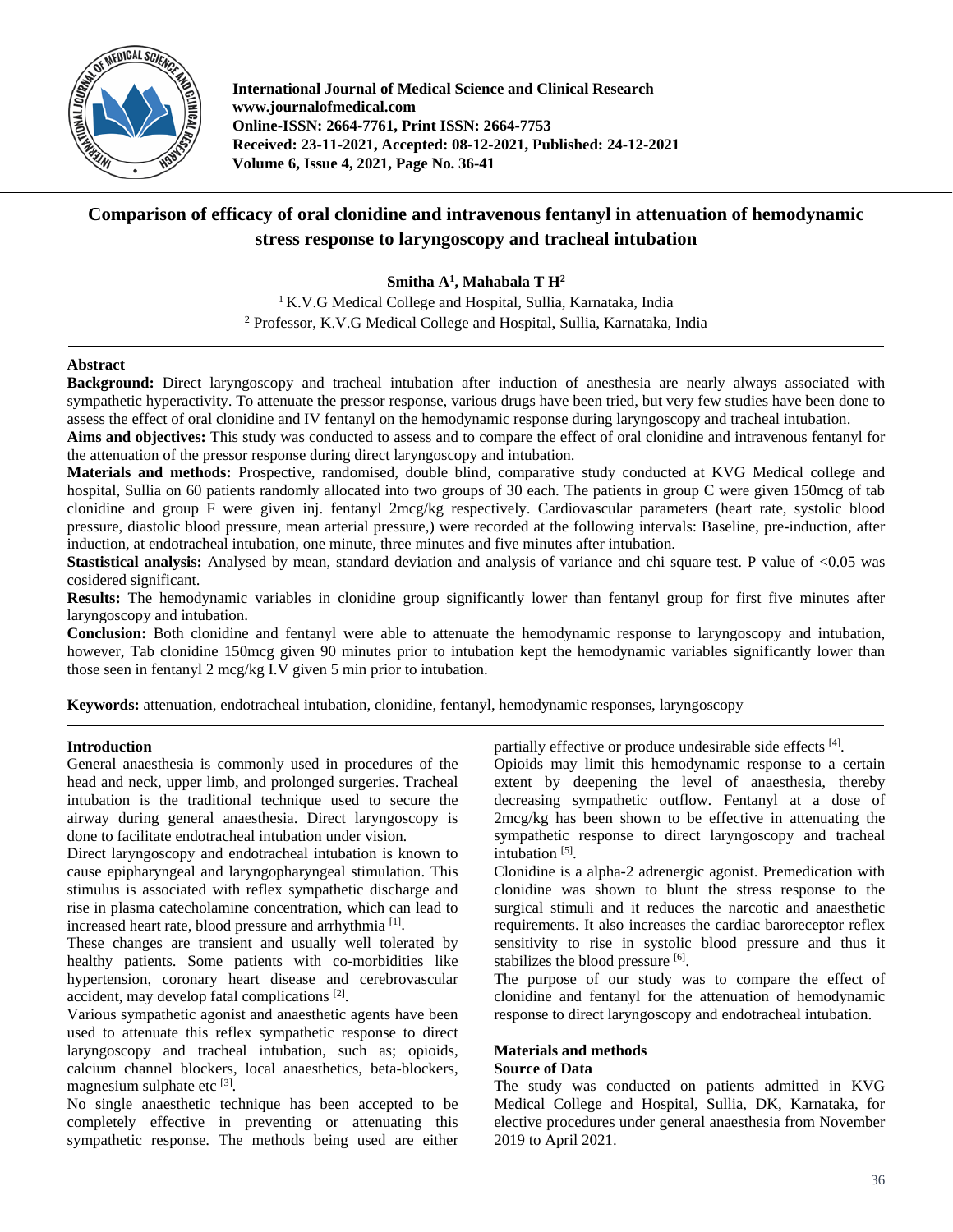### **Inclusion criteria**

- 1. Age  $-18$  to 50 years.
- 2. Gender both male and female
- 3. ASA class I & II.
- 4. Patients posted for elective surgeries under general anaesthesia.

#### **Exclusion criteria**

- 1. Patients with disorder of cardiovascular, respiratory, hepatic, renal or neuromuscular systems.
- 2. Patients belonging to ASA class III and IV.
- 3. Patients on calcium channel blockers, beta blockers and chronic use of opioids.
- 4. Patients with BMI>35.
- 5. Patients receiving drugs known to interact with study drugs.
- 6. Anticipated difficult airway.
- 7. History suggestive of sensitivity to fentanyl or clonidine.

#### **Sampling Procedure**

Patients were randomly allocated into 2 groups of 30 each by sealed envelope method.

Group C - Received 150mcg of Tab. Clonidine 90min prior to surgery and Inj Normal saline 5ml, 5 min before induction of anaesthesia.

Group F –received Multivitamin tablet 90 min prior to surgery and Inj fentanyl 2mcg/kg IV, diluted with normal saline made upto 5ml, 5 min before induction of anaesthesia.

# **Study Procedure**

After approval from institutional ethics committee, 60 patients were selected for the study. Preanaesthetic evaluation was done and written informed consent was taken from all the patients.

Patients were kept NPO from midnight and premedicated with tab Alprazolam 0.5mg on the previous day of surgery.

On the day of the surgery, after arrival to the operation theatre, 18G cannula was secured and an IV fluid (Ringer lactate) was started. Standard monitor with electrocardiogram, noninvasive blood pressure, and pulse oximeter was connected.

Base line blood pressure, pulse rate and SpO2 were recorded. The study drug, either tab clonidine 150mcg or inj fentanyl 2mcg/kg diluted up to 5cc was given.

Patients were then preoxygenated for three minutes. Anaesthesia was induced using inj propofol 2mg/kg over 20 seconds intravenous along with rocuronium 0.6mg/kg to facilitate tracheal intubation. Ventilation was assisted following the injection of rocuronium, and after two minutes direct laryngoscopy was attempted. Intubation was done under direct vision using a Macintosh blade size 3 by the same experienced anaesthesiologist. Positioning of tube was confirmed by bilateral equal air entry and capnometry.

Heart rate, systolic and diastolic pressures, mean arterial pressure and SpO2 were documented by an independent observer who was blinded to the nature of the study. Intubation response was graded and recorded.

- T0- Baseline readings
- T1- Just before injection of study drug
- T2- Just before induction
- T3- Just before intubation
- T4- 1 minute after intubation
- T5- 2 minutes after intubation
- T6- 3 minutes after intubation
- T7- 5 minutes after intubation

Surgical stimulus was allowed only after 5 minutes following intubation.

Any episode of bradycardia (heart rate less than 50) was recorded.

#### **Statistical analysis**

Collected data was entered in SPSS 10.0 and analysed by mean, standard deviation and analysis of variance for repeated measures and chi-square test. P value of <0.05 was considered as significant.

#### **Results**

Sixty patients, undergoing various surgeries under general anaesthesia, aged between

18 and 50, were studied. Thirty patients received Tab clonidine 150mcg (group C) and the remaining thirty received fentanyl 2mcg/kg (group F) prior to intubation. Hemodynamic parameters following intubation were observed.

Descriptive data which includes mean, standard deviation, minimum and maximum values were calculated for each group.

**Table 1**

| <b>Baseline</b><br>characteristics | Clonidine group<br>$(N=30)$ | <b>Fentanyl group</b><br>$(N=30)$ | P<br>value |
|------------------------------------|-----------------------------|-----------------------------------|------------|
| Mean age (years)                   | $32.53 + 10.21$             | $31.43 + 9.000$                   | 0.62       |
| Mean weight (kg)                   | $63.33 \pm 7.59$            | $63.00 + 5.43$                    | 0.169      |

**Table 2** 

| Time interval Heart rate      | Group C           | <b>Group F</b>    | P value |
|-------------------------------|-------------------|-------------------|---------|
| Baseline(T0)                  | $79.93 \pm 12.12$ | $82.60 \pm 13.5$  | 0.434   |
| just before study drug $(T1)$ | $79.36 \pm 10.44$ | $79.33 \pm 11.21$ | 0.991   |
| Just before induction(T2)     | $69.16 \pm 9.10$  | $75.06 \pm 10.16$ | 0.029   |
| Just before intubation (T3)   | $64.90 \pm 6.26$  | $72.13 \pm 9.04$  | 0.003   |
| 1 min post intubation (T4)    | $78.96 \pm 10.67$ | $88.36 \pm 11.05$ | 0.002   |
| 2 min post intubation (T5)    | $76.63 \pm 10.37$ | $88.36 \pm 11.05$ | < 0.001 |
| 3 min post intubatiom (T6)    | $76.13 \pm 10.75$ | $83.56 \pm 11.07$ | 0.014   |
| 5 min post intubation (T7)    | $73.03 \pm 12.03$ | $79.5 \pm 10.34$  | 0.028   |

**Table 3**

| <b>SBP</b>                    | Group C            | <b>Group F</b>     | P value |
|-------------------------------|--------------------|--------------------|---------|
| Baseline(T0)                  | $130.43 \pm 9.22$  | $130.96 \pm 7.74$  | 0.802   |
| just before study drug $(T1)$ | $132.06 \pm 9.52$  | $129.66 \pm 8.85$  | 0.278   |
| Just before induction(T2)     | $124.53 \pm 23.23$ | $123.93 \pm 7.55$  | 0.885   |
| Just before intubation (T3)   | $114.96 \pm 10.08$ | $121.30 \pm 7.47$  | 0.005   |
| 1 min post intubation (T4)    | $134.43 \pm 10.15$ | $142.26 \pm 11.44$ | 0.011   |
| 2 min post intubation (T5)    | $129.73 \pm 9.32$  | $143.3 \pm 12.97$  | < 0.001 |
| 3 min post intubatiom (T6)    | $124.66 \pm 10.38$ | $134.13 \pm 10.23$ | 0.003   |
| 5 min post intubation (T7)    | $114.36 \pm 7.57$  | $125.60 \pm 9.91$  | < 0.001 |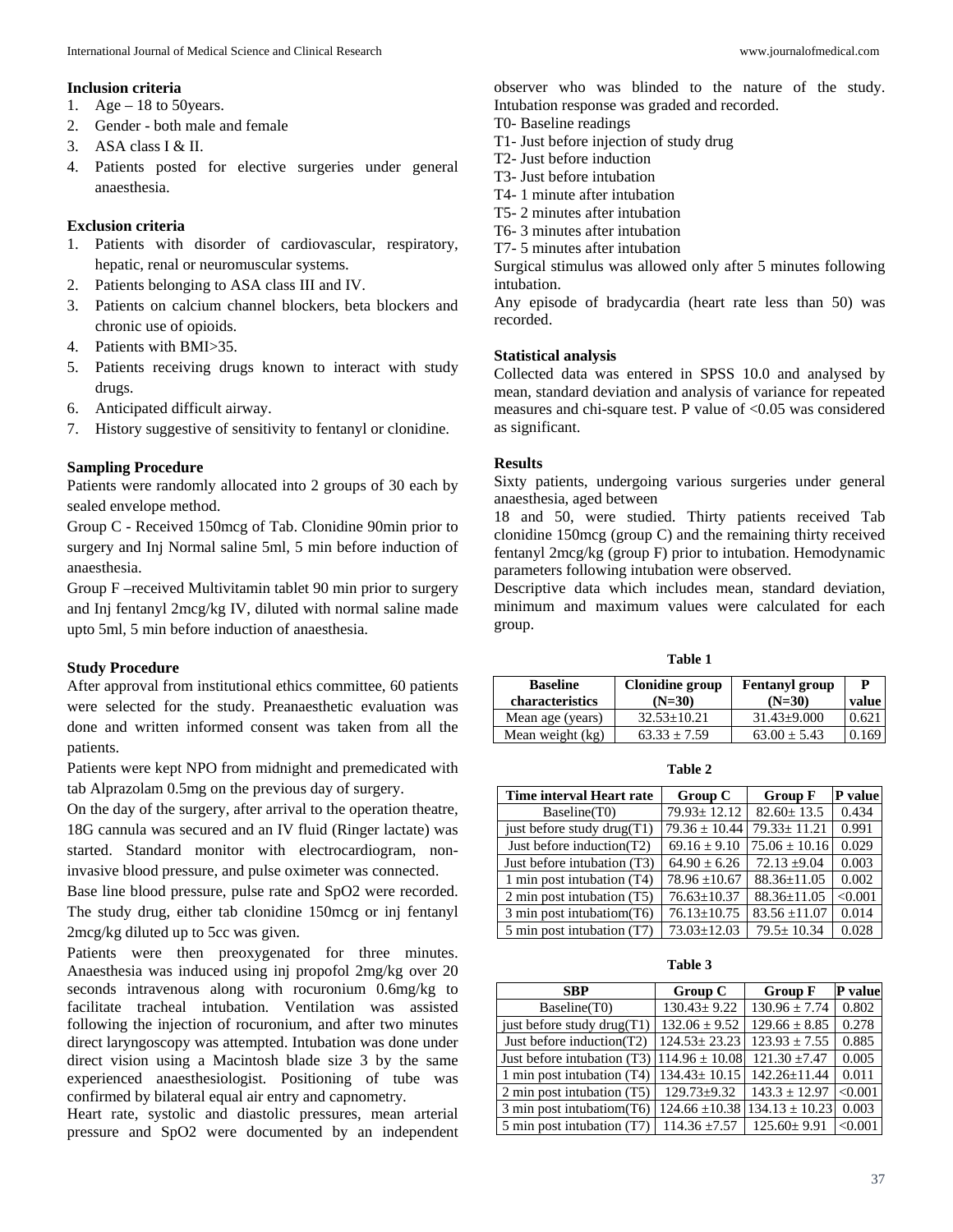| anı |  |
|-----|--|
|     |  |

**Time interval DBP Group C Group F P value**<br>Baseline (T0) **80.66± 6.24 77.23** ± 7.064 **0.095** Baseline (T0) 80.66± 6.24 77.23 ± 7.064<br>fore study drug (T1) 81.43 ± 6.25 77.76 ± 7.605 just before study drug (T1)  $81.43 \pm 6.25$  77.76  $\pm 7.605$  0.087 Just before induction (T2)  $80.60 \pm 6.066$  73.500  $\pm 7.45$  0.001 Just before intubation (T3)  $\begin{array}{|c|c|c|c|c|c|} \hline 73.06 \pm 7.76 & 70.66 \pm 7.76 & 0.234 \hline \end{array}$ 1 min post intubation (T4)  $86.26 \pm 9.28$  89.73  $\pm 7.45$  0.128 2 min post intubation (T5) 84.90 $\pm$ 10.51 89.03  $\pm$  7.752 0.113 3 min post intubatiom (T6)  $84.0 \pm 10.17$   $83.93 \pm 8.008$  0.980<br>5 min post intubation (T7)  $74.67 \pm 7.73$   $79.96 \pm 7.31$  0.008 5 min post intubation (T7)  $\begin{array}{|c|c|c|c|c|c|c|c|c|} \hline \end{array}$  79.96± 7.31 0.008

| www.journalofmedical.co |  |
|-------------------------|--|
|-------------------------|--|

| Table 5                     |                   |                     |         |  |  |
|-----------------------------|-------------------|---------------------|---------|--|--|
| Time interval MAP           | Group C           | <b>Group F</b>      | P value |  |  |
| Baseline (T0)               | $97.76 \pm 7.44$  | $96.33 \pm 7.29$    | 0.498   |  |  |
| just before study drug (T1) | $98.86 \pm 8.03$  | $95.86 \pm 8.024$   | 0.204   |  |  |
| Just before induction (T2)  | $97.66 \pm 9.12$  | $92.03 + 7.82$      | 0.017   |  |  |
| Just before intubation (T3) | $88.26 + 8.68$    | $89.36 + 7.93$      | 0.589   |  |  |
| 1 min post intubation (T4)  | $102.73 \pm 9.38$ | $107.56 \pm 9.021$  | 0.074   |  |  |
| 2 min post intubation (T5)  | $100.40\pm9.69$   | $107.56 \pm 9.90$   | 0.014   |  |  |
| 3 min post intubatiom (T6)  | $96.50 \pm 10.79$ | $100.53 \pm 9.0391$ | 0.186   |  |  |
| 5 min post intubation (T7)  | $88.40 \pm 8.38$  | $96.53 \pm 10.36$   | 0.006   |  |  |





**Fig 2**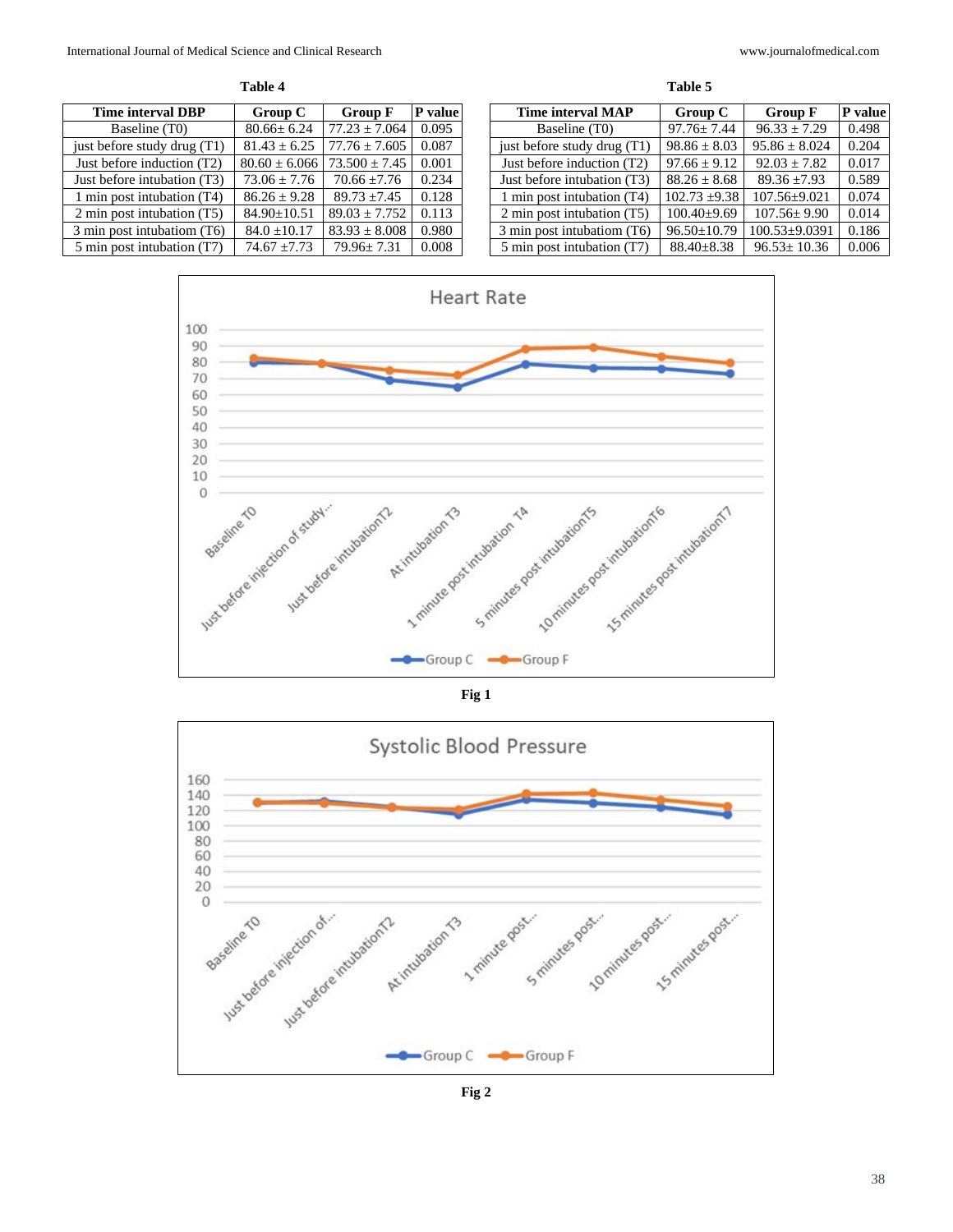

**Fig 3**





Table 1 shows comparision of mean heart rate at various time intervals compared to pre-induction. There was no statistical difference in the heart rate at baseline (p=0.434).Following oral clonidine, the heart rate dropped to  $68.57\pm8.22$ bpm and  $64.87\pm6.29$ bpm, before induction and before intubation respectively.

The lower heart rate among the clonidine group patients, just before intubation, was statistically significant  $(p=0.003)$ . The heart rate did not rise in the clonidine group following

intubation. The heart rate at 1 minute post intubation was 78.96±10.67bpm, which further fell to 73.03±12.03bpm at 5 minutes post intubation. In comparison with fentanyl group, there was a rise in heart rate post intubation, which was highest 2 minutes post intubation (89.16±12.42bpm). There was a fall in heart rate over time, and the heart rate at 5 minutes post intubation was 79.57±10.34bpm.

Table 2 shows comparision of systolic blood pressure at various time intervals compared to pre induction values. The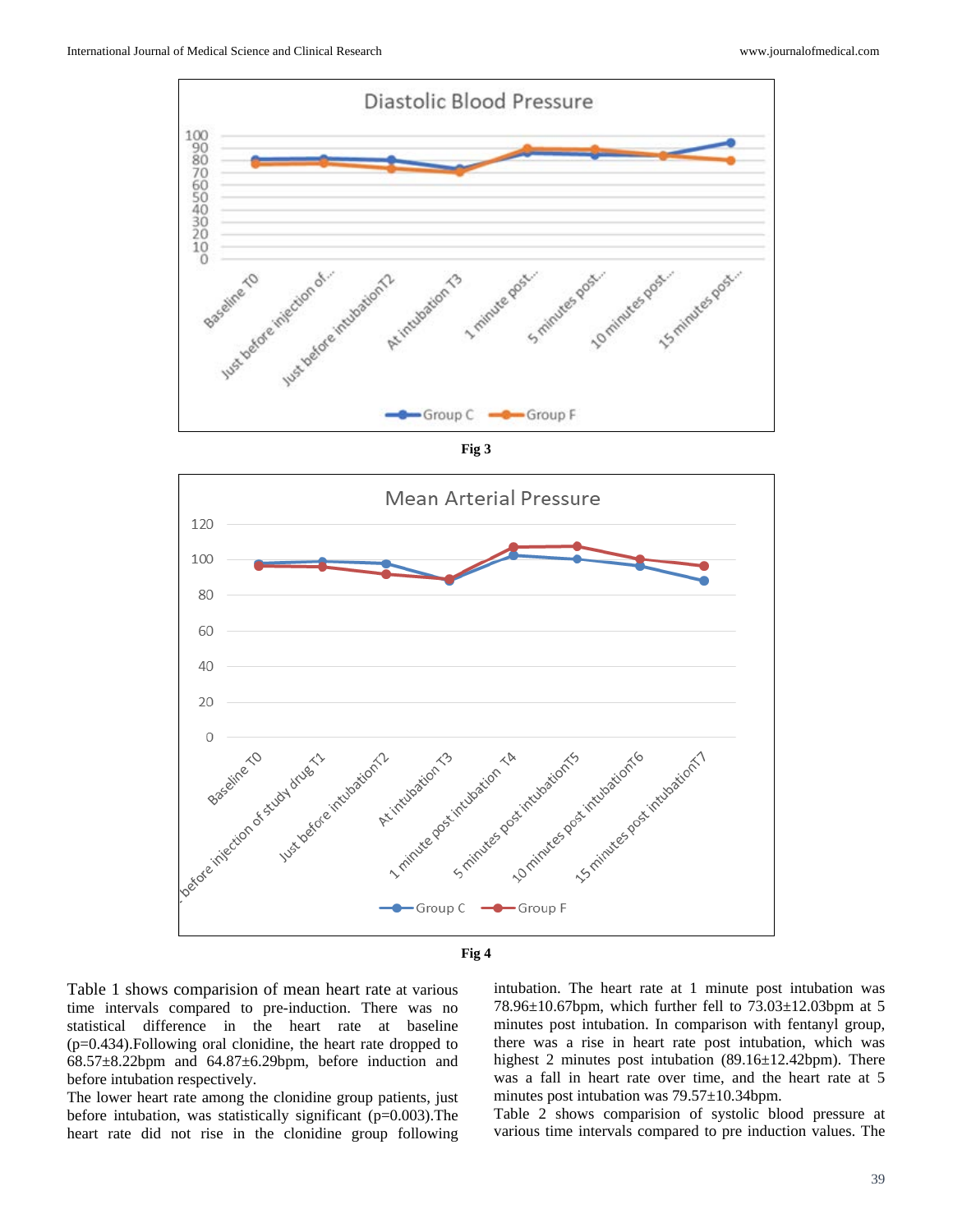comparison between the two groups show no significant difference in systolic blood pressure at baseline (p=0.802), before injection of the drugs  $(p=0.278)$  or before induction (p=0.885). Just before intubation, the SBP in the Oral clonidine group (114.96  $\pm$  10.084mmHg) was lower than in the fentanyl group  $(121.30 \pm 7.47 \text{mmHg})$ . This was statistically significant ( $p = 0.005$ ).

As seen in the graph, both Oral clonidine and fentanyl did attenuate the hemodynamic response following intubation, but the mean rise in systolic pressure was lower in the Oral clonidine group as compared the fentanyl group at post intubation intervals of 1, 2, 3 and 5 minutes, which was significant ( $p<0.05$ ).

Table 3 shows comparision of mean diastolic blood pressure at various time intervals compared to pre induction values. With regards to DBP, the base line value in the clonidine group was 80.66±6.24mmHg. The DBP reduced, following oral clonidine to 73.06±7.76mmHg just before intubation. The values of diastolic pressure at 1 and 2 minutes post intubation were 86.26±9.28 and 84.90±10.51mmHg. This then reduced to 74.67 at the end of 5 minutes.

The baseline DBP in the fentanyl group was 77.23±7.06 and following the injection of fentanyl, the pressure reduced to 73.50±7.45 and 70.66±7.76mmHg, just before induction and intubation respectively. One minute after intubation, the diastolic pressure went up by 15%, which was the maximum rise in DBP recorded. Gradually, the DBP came down to 79.96±7.31 mmHg at 5 minutes post intubation.

Table 4 shows comparision of mean of mean blood pressures at various time intervals compared to pre-induction values. The base value of mean arterial pressure in the clonidine group was 97.76±7.44mmHg as compared to 96.33±7.29mmHg seen in the fentanyl group (p=0.49).The mean arterial pressure was 5mmHg higher in the clonidine group just before induction when compared to the fentanyl group at the same time.

The highest MAP reading was seen at 1 minute post intubation in both the groups, 102.73±9.38mmHg in the clonidine group and 107.56±9.02mmHg in the fentanyl group. The MAP difference was 7mmHg lower in the clonidine group at 2 minutes post intubation and 8 mmHg lower at 5 minutes post intubation.



**Fig 5**

Above graph shows comparision of sedation according to ramsay sedation score in both clonidine and Fentanyl group when patient was received in PACU.

It shows sedation was more in clonidine group with a score of  $3.366 \pm 0.4901$  and  $2.433 \pm 0.5040$  in Fentanyl group which was statistically significant( $p<0.001$ ).

| L<br>۰,<br>v<br>I<br>٠ |  |
|------------------------|--|
|------------------------|--|

|                    | Group C       |               | <b>Group F</b> |               |      | P value |
|--------------------|---------------|---------------|----------------|---------------|------|---------|
| <b>Bradycardia</b> | <b>Number</b> | $\frac{0}{0}$ | <b>Number</b>  | $\frac{0}{0}$ |      |         |
| Yes                |               |               |                |               |      |         |
| No                 | 29            |               | 30             |               | 0.33 |         |
| Total              | 30            |               |                |               |      |         |

Among the patients included in this study, one patient developed bradycardia and that patient belonged to the clonidine group. This incidence was shown not to have statistical significance.  $(p = 0.33)$ .

# **Discussion**

From the present study overall we found that oral clonidine is better though not complete over IV fentanyl. Ko SH *et al*, showed that when they used fentanyl in the dose of 2mcg/kg 5 min before intubation was found to be good in controlling the hemodynamic parameters [7].

Chadha R *et al*, in their study used oral clonidine in the dose of 3.6mcg/kg, 90-110min before the operation and they compared with diazepam given in the dose of 0.2mcg/kg. they observed that blood pressure and the heart rate were significantly controlled in the clonidine group patients as compared to the diazepam group patients [8].

Laurito CL *et al*, in their study found that oral clonidine blunts the hemodynamic response for brief period (15seconds) but not for prolonged laryngoscopy (45seconds), when used in dose of 300mg given 90minutes prior to laryngoscopy<sup>[9]</sup>.

Mikawa K *et al*, studied efficacy of oral clonidine in children of age 4-12 years. They used oral clonidine in two different doses like 2mcg/kg and 4mcg/kg. This was given to children in two difference doses one hour before the surgery, which was related to eyes. They noted that a good amount of sedation was given by clonidine and more the dose, more sedation was there. It also attenuated rise in the heart rate and the blood pressure. There were no side effects observed during this study  $[10]$ .

Raval DL *et al*, compared the oral clonidine which they gave in the dose of 4mcg/kg with that of diazepam which was given in the dose of 0.2mg/kg body weight. The authors noted that oral clonidine when given in the above said doses was more effective than diazepam<sup>[11]</sup>.

Pawlik MT *et al*, studied about benefit of clonidine premedication in patients with obstructive sleep apnea syndrome,found that oral clonidine premedication stabilizes hemodynamic variables during induction, maintenance and emergence from anaesthesia and reduces the amount of intraoperative anesthetic and postoperative opioids without deterioration of ventilation [12].

Sameenakousar *et al*. studied the effect of intravenous fentanyl with intravenous clonidine on hemodynamic responses to laryngoscopy and tracheal intubation on 150 patients and they found that clonidine was better than fentanyl for attenuating the hemodynamic responses, and it remained till the end of 10 minutes. So, they recommended intravenous